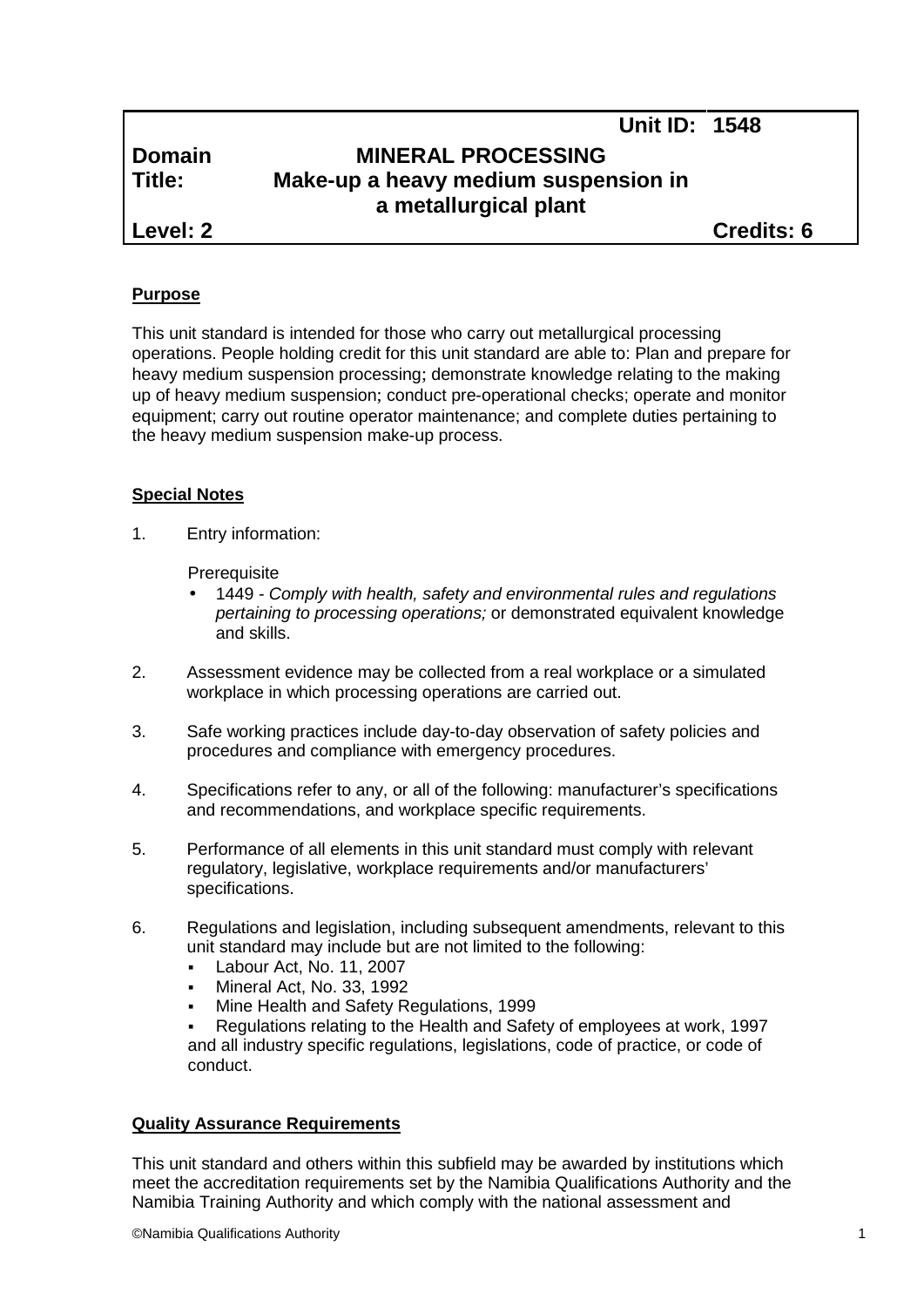moderation requirements. Details of specific accreditation requirements and the national assessment arrangements are available from the Namibia Qualifications Authority and the Namibia Training Authority. All approved unit standards, qualifications and national assessment arrangements are available on the Namibia Training Authority website www.nta.com.na.

## **Elements and Performance Criteria**

## **Element 1: Plan and prepare for heavy medium suspension processing**

## **Performance Criteria**

- 1.1 Work instructions, including plans, specifications, quality requirements and operational details are obtained, explained, clarified and applied to the allocated task.
- 1.2 Safety and security requirements, including personal protective clothing and equipment are obtained from the site safety plan, workplace policies and procedures, explained, and applied to the allocated task.
- 1.3 Equipment, tools, fuel, lubricants, attachments and accessories selected to carry out tasks are checked for consistency with the requirements of the job, their usability and any faults rectified or reported prior to commencement of work.
- 1.4 Environmental protection requirements are identified from the project environmental management plan and applied to the allocated task.
- 1.5 Work area is inspected and prepared according to workplace procedures.

## **Element 2: Demonstrate knowledge relating to the making up of heavy medium suspension**

## **Range**

Principal components include auxiliary systems; instrumentation; safety devices; and interlock systems.

## **Performance Criteria**

- 2.1 The actions and conditions pertaining to a safe, healthy environment in the make up process are described.
- 2.2 The importance of making up a heavy medium suspension is described in terms of achieving specified production requirements.
- 2.3 Hazards and associated risks are identified through relevant risk assessment procedures.
- 2.4 The principal components of the heavy medium suspension make-up system are identified and their functions described in terms of design and operational requirements.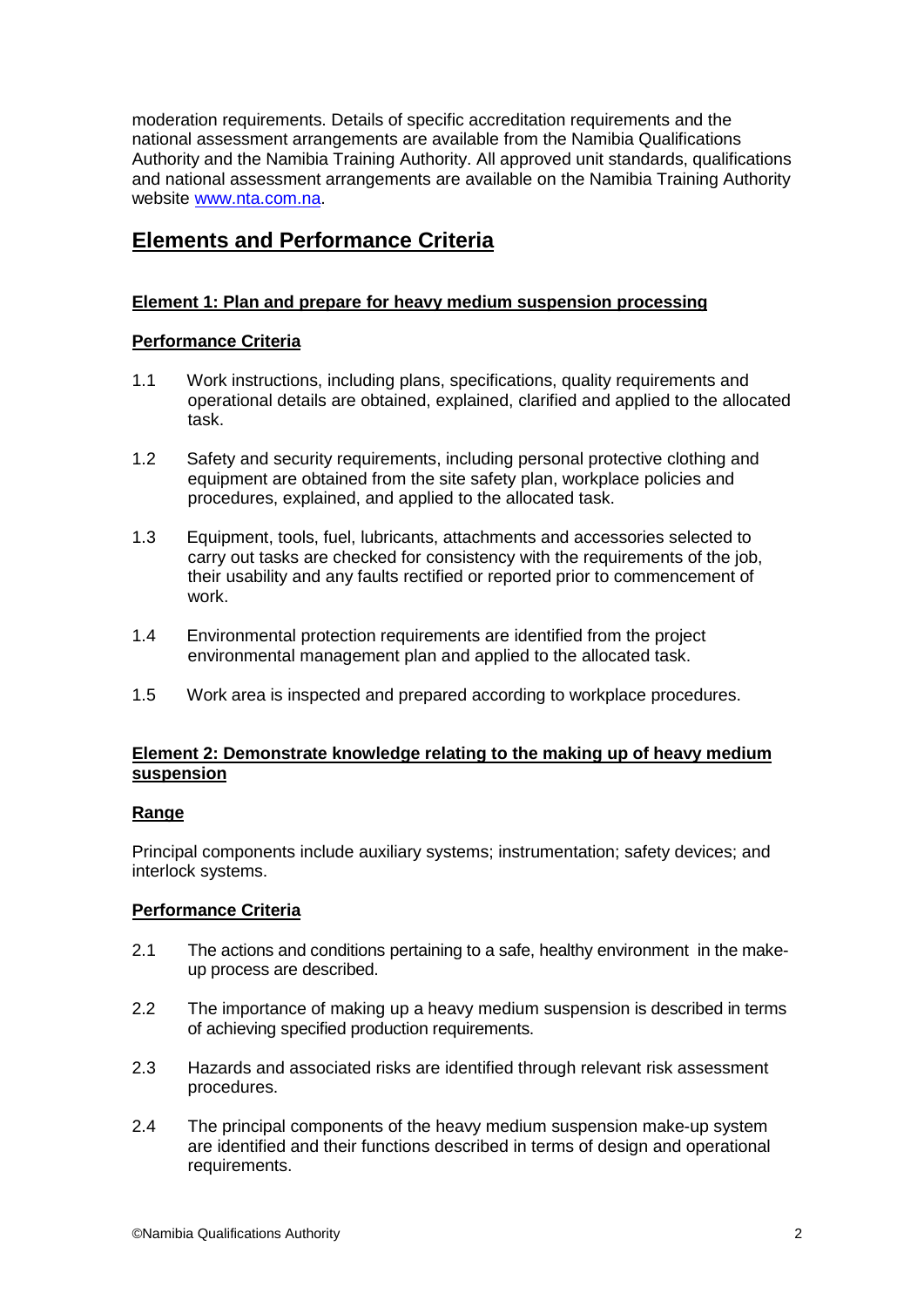- 2.5 The specified colour coding and symbolic signs pertaining to the heavy medium suspension make-up process are explained.
- 2.6 The communication requirements pertaining to the heavy medium suspension make-up process are described.
- 2.7 Corrective actions, in case of sub-standard conditions and problems be encountered, are described.

#### **Element 3: Conduct pre-operational checks**

#### **Performance Criteria**

- 3.1 Workplace hazards and associated risks are identified, minimised or eliminated according to workplace procedures and legislative requirements.
- 3.2 The heavy medium suspension make-up system is examined and substandard conditions are reported to appropriate personnel according to workplace procedures.
- 3.3 Start-up and shutdown procedures are conducted according to manufacturer's specifications.

#### **Element 4: Operate and monitor equipment**

#### **Performance Criteria**

- 4.1 Workplace hazards and associated risks are identified, minimised or eliminated according to workplace procedures and legislative requirements.
- 4.2 The heavy medium suspension make-up system is operated according to workplace procedures.
- 4.3 The heavy medium suspension make-up process is monitored and controlled, and optimum production ensured through effective communication according to workplace procedures.
- 4.4 If necessary, corrective and/or reporting actions are taken according to workplace procedures.

#### **Element 5: Carry out routine operator maintenance**

#### **Performance Criteria**

- 5.1 Workplace hazards and associated risks are described, identified, minimised or eliminated according to workplace procedures and legislative requirements.
- 5.2 The work area is prepared in readiness for maintenance work to be carried out.